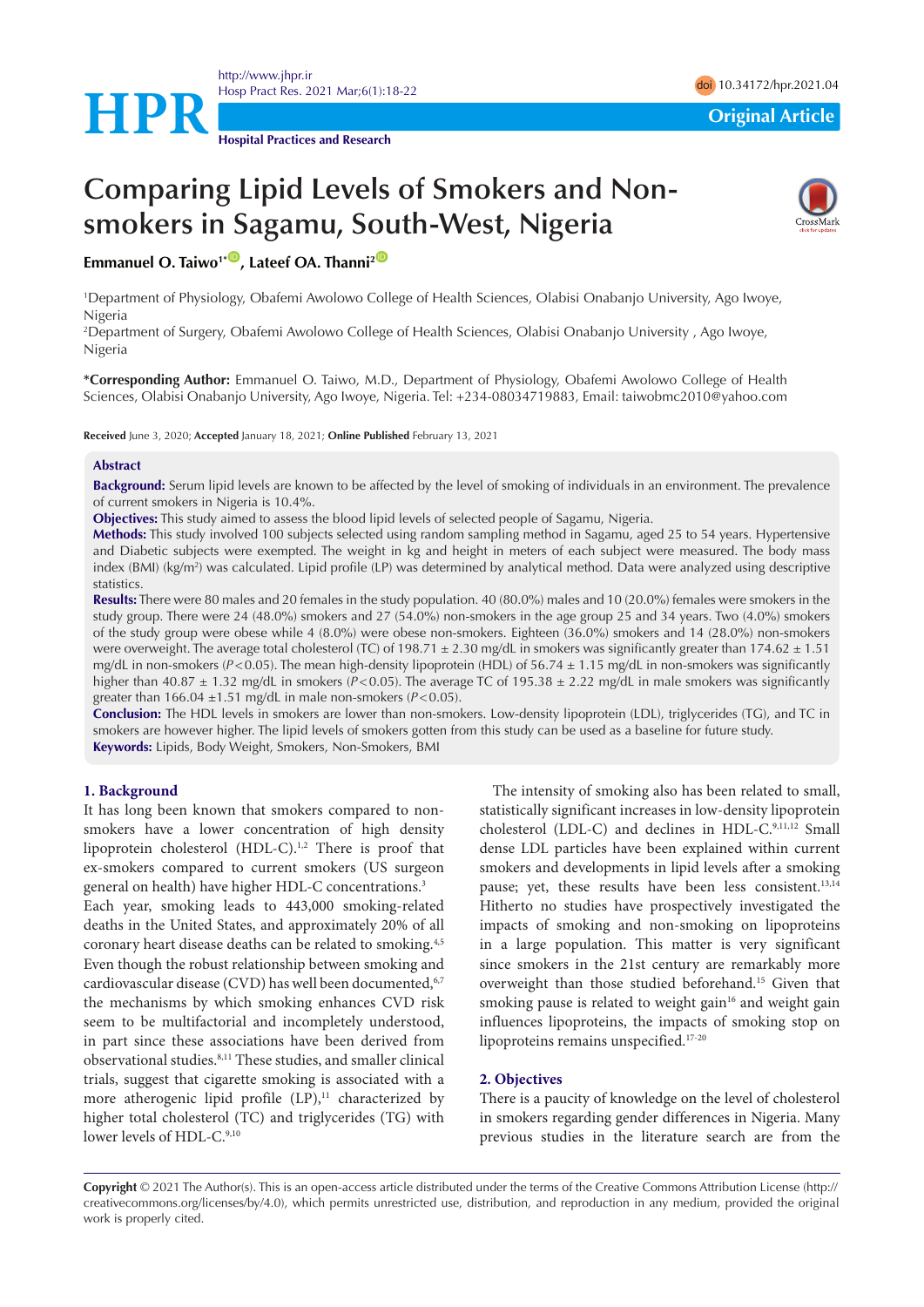Western world and none were from this region. Moreover, coupled with the fact that there are variant degrees of smoking habit, that we observe in Sagamu. National smoking cessation strategies in Nigeria are hindered by a lack of up-to-date epidemiologic data. However, there are 4% incidences of hyperlipidemia in Nigeria as demonstrated by some workers.21 The aim study aimed to determine the level of serum lipids among smokers and non-smokers and gender differences if any. This will serve as a basis for advice against the development of chronic heart disease (CHD) in the nearest future.

## **3. Methods**

This study was conducted between March and September 2019 which involved a prospective cross-sectional selection of 100 inhabitants in Sagamu, Ogun State, South-West, Nigeria. Their ages were between 25 and 54 years. Hypertensive and diabetic subjects were exempted from this study because they were not part of the study groups. The study was carried out during the menstrual cycle in female subjects to eliminate the influence of female hormones on the collected data.

The weight of subjects was recorded in kilograms (to the nearest 1.0 kg) without wearing any heavy clothing like a coat, jacket, shoes, or Agbada (a flowing wide-sleeved robe), using a calibrated bathroom scale (Soehnle Waagen GmbH and Co. KG, D 71540 Murrhardt/Germany) positioned on a firm horizontal surface.

Height of subjects was measured in meters (to the nearest 0.1m) using a stadiometer. Subjects stood erect, without shoes and headgears, on a flat surface with the heels and occiput in contact with the stadiometer (Prestige HM0016D) (India).

The bathroom weighing machine and stadiometer had the reliability test using Rasch modeling approach and Samuel Messick's method to test their validity.

The body mass index (BMI) was subsequently calculated using the formula: weight  $(kg)/$  height<sup>2</sup> (m<sup>2</sup>). There were two groups of subjects [control (non-smokers) and test group (smokers)]. Estimation of blood lipid levels was conducted in each of the subjects as described below.

Blood samples were obtained after overnight fasting for determination of LP levels using standard methods at baseline, 2, 4 6, and 8 weeks, respectively. The LP determined from the fasting blood was measured spectrophotometrically utilizing standard laboratory kits supplied by BIOLABO, France. Data were analyzed using descriptive statistics and repeated measures analysis of variance (ANOVA) with significance set at *P*<0.05.

## *3.1. Determination of Total Cholesterol*

TC level was measured spectrophotometrically using standard laboratory supplied by BIOLABO, France. The cholesterol formed reacts with oxygen in the presence of cholesterol oxidase to form 4-cholesten-3-one and hydrogen peroxide. The hydrogen peroxide formed reacts with phenol and 4-amino-antipyrine in the presence of peroxidase to give aminoneimine (pinkish in colour) and water. The intensity of the pink/red colour formed is proportional to the cholesterol concentration. It was performed according to standard protocols.

## *3.2. Determination of HDL Cholesterol*

HDL-C level was measured spectrophotometrically using standard lab kits supplied by BIOLABO, France. LDL contained in serum are precipitated by the addition of phosphotungstic acid and magnesium chloride. High-density lipoproteins (HDL) which remain in the supernatant (obtained after centrifugation) react with the cholesterol reagent and proportionally with the cholesterol standard. It was conducted according to standard protocols.

Determination of TG and LDL levels were also carried out according to standard protocols.

The following definitions were utilized: BMI category includes: underweight: BMI <18.5 kg/m<sup>2</sup>, normal weight: BMI 18.5-24.9 kg/m<sup>2</sup> overweight: BMI 25.0-29.9 kg/m<sup>2</sup> and obesity: BMI ≥30 kg/m<sup>2</sup> [WHO Expert Consultation-Lancet (London, England) 2004].<sup>22</sup>

Sample size determination method using the Cochran's formula:

$$
\frac{(Z_{1-\alpha}/2)^2 \times SD^2}{d^2} = \frac{1.96^2 (25)^2}{5^2} = 96
$$

$$
\bullet \qquad d^2 \qquad 5
$$

Where

- $\bullet$   $Z=$  normal variant
- $\bullet$  d= 5% (acceptable margin of error)
- SD=25 mg/dL from the previous study.

## *3.3. Statistical Analysis*

The student *t* test was used to compare variability between study and control groups as well as males and females. The data obtained were analyzed using the computer statistical programme package SPSS version 25.0 Probability value of *P* value less than 0.05 was considered statistically significant.

## **4. Results**

Fifty-one (51.0%) of the participants in the study were between 25 and 34 years old. There were 24(48.0%) smokers and 27(54.0%) non-smokers in the age group. There were 80 males and 20 females in the study group. Forty (80.0%) males and 10 (20.0%) females were smokers and 40 (80.0%) males and 10 (20.0%) were non-smokers. Two (4.0%) smokers of the study group were obese while 4 (8.0%) were non-smokers. Eighteen (36.0%) smokers were overweight and 14 (28.0%) non-smokers were overweight [\(Table 1\)](#page-2-0).

The average TC of 198.71  $\pm$  2.30 mg/dL in smokers was significantly higher than  $174.62 \pm 1.51$  mg/dL in nonsmokers ( $P < 0.05$ ). The mean HDL of  $56.74 \pm 1.15$  mg/dL in non-smokers was significantly higher than  $40.87 \pm 1.32$ mg/dL in smokers (*P*<0.05) ([Table 2](#page-2-1)).

The average total cholesterol of 195.38 ±2.22 mg/dL in male smokers was significantly higher than  $166.04 \pm 1.51$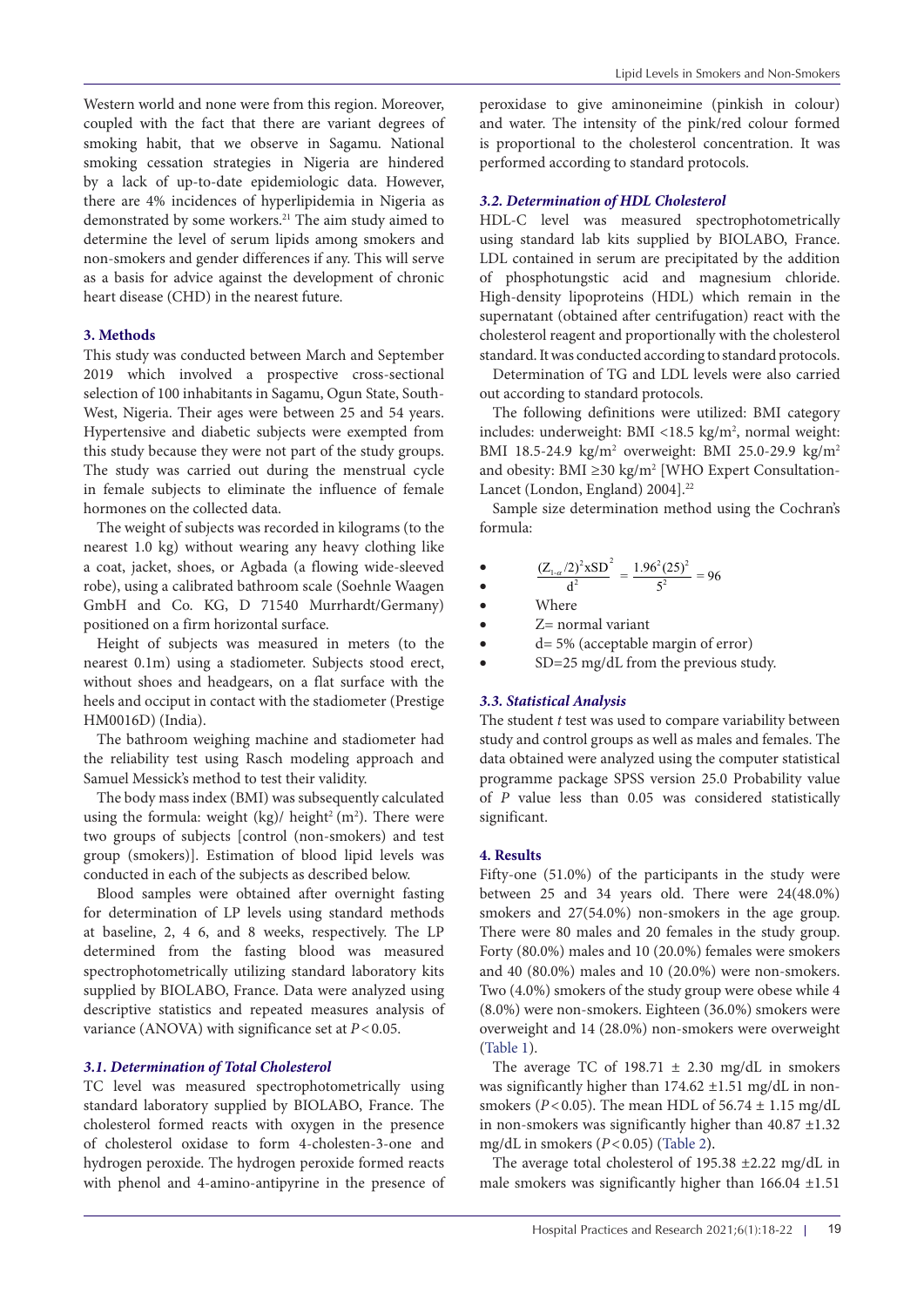mg/dL in male non-smokers (*P*<0.05). The mean HDL was 58.13 ±2.44 mg/dL in male non-smokers which was significantly higher than  $40.26 \pm 1.70$  mg/dL in male smokers (*P*<0.05) [\(Table 3\)](#page-2-2).

The average TC of 203.47 ±5.54 mg/dL in female smokers was significantly higher than 183.56 ±3.61 mg/ dL in female non-smokers (*P*<0.05). The mean HDL was 52.83 ±5.44 mg/dL in female non-smokers which was higher than 41.09 ±2.99 mg/dL in female smokers *P*<0.05) [\(Table 4\)](#page-2-3).

#### **5. Discussion**

In this study, we found that the numbers of male smokers are higher than female smokers in the study groups. There were more overweight smokers than non-smokers. Conversely, there are fewer numbers of obese smokers. This may be due to the fact that many people smoke either at home or in the club house. Moreover, the male subjects have lower HDL-C than the females. The TC concentration is higher in female subjects than males whereas the TC and LDL-C are lower in female subjects. This may be due to the ability to handle lipids in males compared to females since there is a tendency for male subjects to engage more in exercise than females because naturally, females tend to engage in a more sedentary lifestyle. Smokers usually have the habit of staying in one place during smoking. They do not want many people to see them moving around. They stay either at club house or home performing the act.

According to Wilson et  $al^{23}$ , the magnitude of the difference in HDL concentration between smokers and non-smokers is of the order of 0.06-0.22 mmol/L, and in many studies, a sex difference was present with a larger effect being seen in women than in men. However, in this

<span id="page-2-0"></span>**Table 1.** Demographic Characteristics of the Study Groups

| Variable                   | Category      |           | Total $(\% )$ Smokers $(\% )$ | Non-smokers $(\% )$ |
|----------------------------|---------------|-----------|-------------------------------|---------------------|
| Age $(y)$                  | 25-34         | 51(51.0)  | 24(48.0)                      | 27(54.0)            |
|                            | 35-44         | 28 (28.0) | 15(30.0)                      | 13(26.0)            |
|                            | 45-54         | 21(21.0)  | 11(22.0)                      | 10(20.0)            |
| Gender                     | Male          | 80 (80.0) | 40(80.0)                      | 40(80.0)            |
|                            | Female        | 20(20.0)  | 10(20.0)                      | 10(20.0)            |
| $BMI$ (kg/m <sup>2</sup> ) | Underweight   | 0(0.0)    | 0(0.0)                        | 0(0.0)              |
|                            | Normal weight | 62(62.0)  | 30(60.0)                      | 32 (64.0)           |
|                            | Overweight    | 32 (32.0) | 18 (36.0)                     | 14(28.0)            |
|                            | Obese         | 6(6.0)    | 2(4.0)                        | 4(8.0)              |

<span id="page-2-1"></span>**Table 2.** Lipid Profile of the Study Group

| Smokers $(n=50)$  | Non-smokers<br>$(n=50)$ |                                           | P        |
|-------------------|-------------------------|-------------------------------------------|----------|
| $198.71 \pm 2.30$ | $174.62 \pm 1.51$       | 8.756                                     | $0.000*$ |
| $162.55 + 4.13$   | $110.81 + 2.30$         | 10.945                                    | $0.000*$ |
| $40.87 + 1.32$    | $56.74 + 1.15$          | 9.065                                     | $0.000*$ |
| 141.54±2.88       | $107.65 \pm 2.15$       | 9.430                                     | $0.000*$ |
|                   |                         | $*c$ is a contracted the contract of $*c$ |          |

\*Significant at *P*<0.05 and the analysis by student *t* test.

<span id="page-2-2"></span>**Table 3.** Lipid Profile of the Male Study Group

| <b>Variable</b><br>(mg/dL) | <b>Smokers</b><br>$(n=40)$                           | <b>Non-smokers</b><br>$(n=40)$ |        | P        |
|----------------------------|------------------------------------------------------|--------------------------------|--------|----------|
| <b>TC</b>                  | $195.38 \pm 2.22$                                    | $166.04 \pm 1.51$              | 10.928 | $0.000*$ |
| TG                         | $180.73 \pm 3.45$                                    | $108.45 \pm 1.63$              | 18.943 | $0.000*$ |
| <b>HDL</b>                 | $40.26 \pm 1.70$                                     | $58.13 \pm 2.44$               | 6.009  | $0.000*$ |
| LDL                        | $150.18 \pm 3.09$                                    | $110.22 \pm 1.95$              | 10.936 | $0.000*$ |
|                            | $*C: \ldots : C: \ldots \mapsto D \times D \times C$ |                                |        |          |

\*Significant at *P*<0.05 and the analysis by student *t* test.

<span id="page-2-3"></span>**Table 4.** Lipid Profile of the Female Study Group

| Variable<br>(mg/dL) | Smokers $(n=10)$ | Non-smokers<br>$(n=10)$ | t     | p        |
|---------------------|------------------|-------------------------|-------|----------|
| TC.                 | $203.47 + 5.54$  | $183.56 + 3.61$         | 3.011 | $0.008*$ |
| ТG                  | $152.73 + 7.36$  | $112.41 + 4.00$         | 4.813 | $0.000*$ |
| HDI.                | $41.09 + 2.99$   | $52.83 + 5.44$          | 1.891 | 0.075    |
| I DI                | $140.33 + 5.93$  | $105.74 + 3.65$         | 4.968 | $0.000*$ |

\*Significant at *P*<0.05 and the analysis by student *t* test.

study, the difference in HDL-C was 5.87 mg/dL or 0.0587 mmol/L. For example, the Framingham study<sup>24</sup> detected a smoker/non-smoker difference in HDL of 0.08 mmol/L for men and 0.13 mmol/L for women.<sup>25</sup> Similarly, in this study we had 0.079 mmol/L for men and 0.117 mmol/L for women. In a study of a normal, healthy population,<sup>24</sup> Framingham observed a 0.15 mmol/L discrepancy in HDL cholesterol and a 16 mg/dL difference in HDL2 after adjustment to confound the variables of lifestyle. In combination with changes in LDL levels, this gave rise to considerable increase in the mean LDL/HDL ratio 'atherogenic index' in smokers (2.89±1.18) compared to non-smokers (2.38±0.98) and, based on this index, cigarette smoking put 40% more individuals into the high-risk category of an LDL/HDL ratio  $>4.^{25}$  HDL is heterogeneous and exists as two main sub-fractions: large HDL2 (8.8-12.9 nm) and small HDL3 (7.22-8.8 nm). Some studies have found that the effects of smoking were largely confined to the HDL2 sub-fraction,<sup>25</sup> while others have found substantial changes in HDL3.<sup>25</sup> A study that examined the acute effect of smoking also reported a reduction mainly in the HDL3 subfraction.25

An enhancement in HDL-C was obvious in subgroups by sex, age, location, timing, study type, baseline HDL-C, baseline weight, and increase in weight was validated biochemically.26 Craig et al, found that quitting relevant to increased HDL-C, on the basis of within-subject changes is in line with remarkable proof of lower HDL-C levels in smokers than non-smokers.<sup>1</sup> Notably, two large observational studies (KUSHIM, YEH) showed a decrease in HDL-C after quitting, and an even larger decline in continuing smokers and never smokers,<sup>22</sup> Maeda et al,<sup>26</sup> based on far fewer change estimates, observed notably (*P*<0.05) higher increases in HDL-C for females than males. Although our assessment was also higher for females, we observed the discrepancy to be remarkable.

Smoking might decline HDL-C, however, the mechanism involved are not completely found out.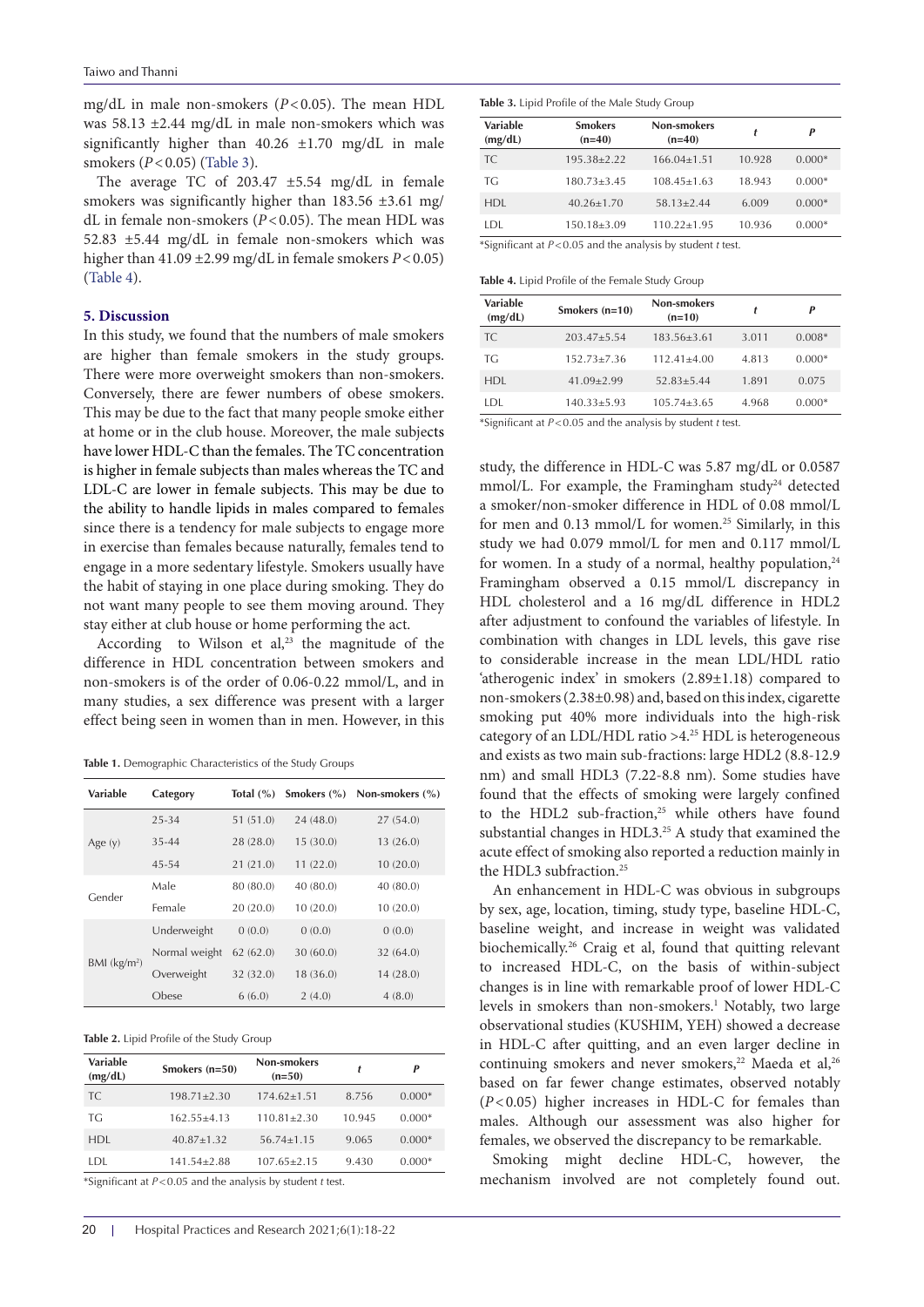One popular justification<sup>27</sup> is that smoking changes catecholamine release, thus releasing free fatty acid which in turn influences VLDL and LDL concentrations to favour their agglomeration in blood, promoting a lower HDL concentration. However, other assumptions have been made<sup>28</sup> including smoking enhancing cholesteryl ester transfer protein, declining lecithin cholesterol acyl-transferase activity, affecting apo-1 synthesis, or augmenting TG. It has also been proposed that some of the changes in HDL-C are because of associated changes in diet<sup>29-32</sup> but as pointed out above our analyses showed that the enhancement in HDL-C tended to be larger in nonsmokers compared to smokers.<sup>31,32</sup>

#### *5.1. Limitations*

Prospective study over years and inability to quantify the number of cigarette smoked over a long period of time and the other underlying health challenges in the subjects which were not identified at the time of study may confound variables. This is an interesting issue for future investigations. However, continuous research is required to validate our findings.

#### **6. Conclusion**

Smoking is clearly associated with a decrease in HDL-C concentrations. The HDL-C is lower in male smokers than females. The lipid levels of smokers obtained from this study can be utilized as a baseline for future study. This will serve as a basis for advice against the development of CHD in the nearest future.

#### **Authors' Contributions**

EOT: Conception, design, data collation, analysis, and manuscript writing. LOAT: Literature review, proofreading, and editing.

#### **Conflict of Interest Disclosures**

The authors declare that there is no conflict of interests.

#### **Ethical Approval**

Ethical clearance for the study was obtained from the Health Research Ethics Committee (HREC) of Olabisi Onabanjo University Teaching Hospital (OOUTH), Sagamu. All participants (100) of this study signed an informed consent form, in accordance with the committee regulations, before answering the questionnaire and taking their anthropometric measurements. The use of pro forma was adopted.

#### **References**

- 1. Craig WY, Palomaki GE, Haddow JE. Cigarette smoking and serum lipid and lipoprotein concentrations: an analysis of published data. BMJ. 1989;298(6676):784-788. doi[:10.1136/](https://doi.org/10.1136/bmj.298.6676.784) [bmj.298.6676.784](https://doi.org/10.1136/bmj.298.6676.784).
- 2. US Surgeon General: The health benefits of smoking cessation. A report of the Surgeon General: US Department of Health and Human Services, Public Health Service, Centers for Disease Control, Center for Chronic Disease Prevention and Health

## Research Highlights

### **What Is Already Known?**

It has long been known that smokers have a lower concentration of high-density lipoprotein cholesterol (HDL-C) than do non-smokers. The mechanisms by which smoking increases CVD risk appear to be multifactorial and incompletely understood and smoking alters catecholamine release. Since smoking cessation is associated with weight gain and weight gain affects lipoproteins and also Quitting smoking is associated with the increase in HDL-C.

## **What Does This Study Add?**

- In this study, we found that the numbers of male smokers are higher compared to female smokers in the study groups.
- There were more overweight smokers than nonsmokers. Conversely, there are fewer numbers of obese smokers.
- Smoking is associated with a decrease in HDL-C.
- HDL-C is however lower in male smokers than female smokers.

Promotion. Rockville, Maryland: Office on Smoking and Health; 1990. DHHS Publication No. (CDC) 90–8416. 3.

- 3. US Surgeon General: The health consequences of smoking. A report of the Surgeon General. Atlanta, Georgia: US Department of Health and Human Services, Centers for Disease Control and Prevention, National Center for Chronic Disease Prevention and Health Promotion, Office on Smoking and Health; 2004.
- 4. Smoking-attributable mortality, years of potential life lost, and productivity losses--United States, 2000-2004. MMWR Morb Mortal Wkly Rep. 2008;57(45):1226-1228.
- 5. American Heart Association. Heart Disease and Stroke Statistics--2009 Update. Dallas, TX: American Heart Association; 2009.
- 6. Doll R, Peto R, Boreham J, Sutherland I. Mortality in relation to smoking: 50 years' observations on male British doctors. BMJ. 2004;328(7455):1519. doi[:10.1136/bmj.38142.554479.AE.](https://doi.org/10.1136/bmj.38142.554479.AE)
- 7. Freund KM, Belanger AJ, D'Agostino RB, Kannel WB. The health risks of smoking. The Framingham study: 34 years of followup. Ann Epidemiol. 1993;3(4):417-424. doi:[10.1016/1047-](https://doi.org/10.1016/1047-2797(93)90070-k) [2797\(93\)90070-k](https://doi.org/10.1016/1047-2797(93)90070-k).
- 8. Ambrose JA, Barua RS. The pathophysiology of cigarette smoking and cardiovascular disease: an update. J Am Coll Cardiol. 2004;43(10):1731-1737. doi[:10.1016/j.jacc.2003.12.047](https://doi.org/10.1016/j.jacc.2003.12.047).
- 9. Gossett LK, Johnson HM, Piper ME, Fiore MC, Baker TB, Stein JH. Smoking intensity and lipoprotein abnormalities in active smokers. J Clin Lipidol. 2009;3(6):372-378. doi:[10.1016/j.](https://doi.org/10.1016/j.jacl.2009.10.008) [jacl.2009.10.008](https://doi.org/10.1016/j.jacl.2009.10.008).
- 10. Benowitz NL. Cigarette smoking and cardiovascular disease: pathophysiology and implications for treatment. Prog Cardiovasc Dis. 2003;46(1):91-111. doi:[10.1016/s0033-](https://doi.org/10.1016/s0033-0620(03)00087-2) [0620\(03\)00087-2](https://doi.org/10.1016/s0033-0620(03)00087-2).
- 11. Chelland Campbell S, Moffatt RJ, Stamford BA. Smoking and smoking cessation -- the relationship between cardiovascular disease and lipoprotein metabolism: a review. Atherosclerosis. 2008;201(2):225-235. doi:[10.1016/j.](https://doi.org/10.1016/j.atherosclerosis.2008.04.046) [atherosclerosis.2008.04.046](https://doi.org/10.1016/j.atherosclerosis.2008.04.046).
- 12. Criqui MH, Wallace RB, Heiss G, Mishkel M, Schonfeld